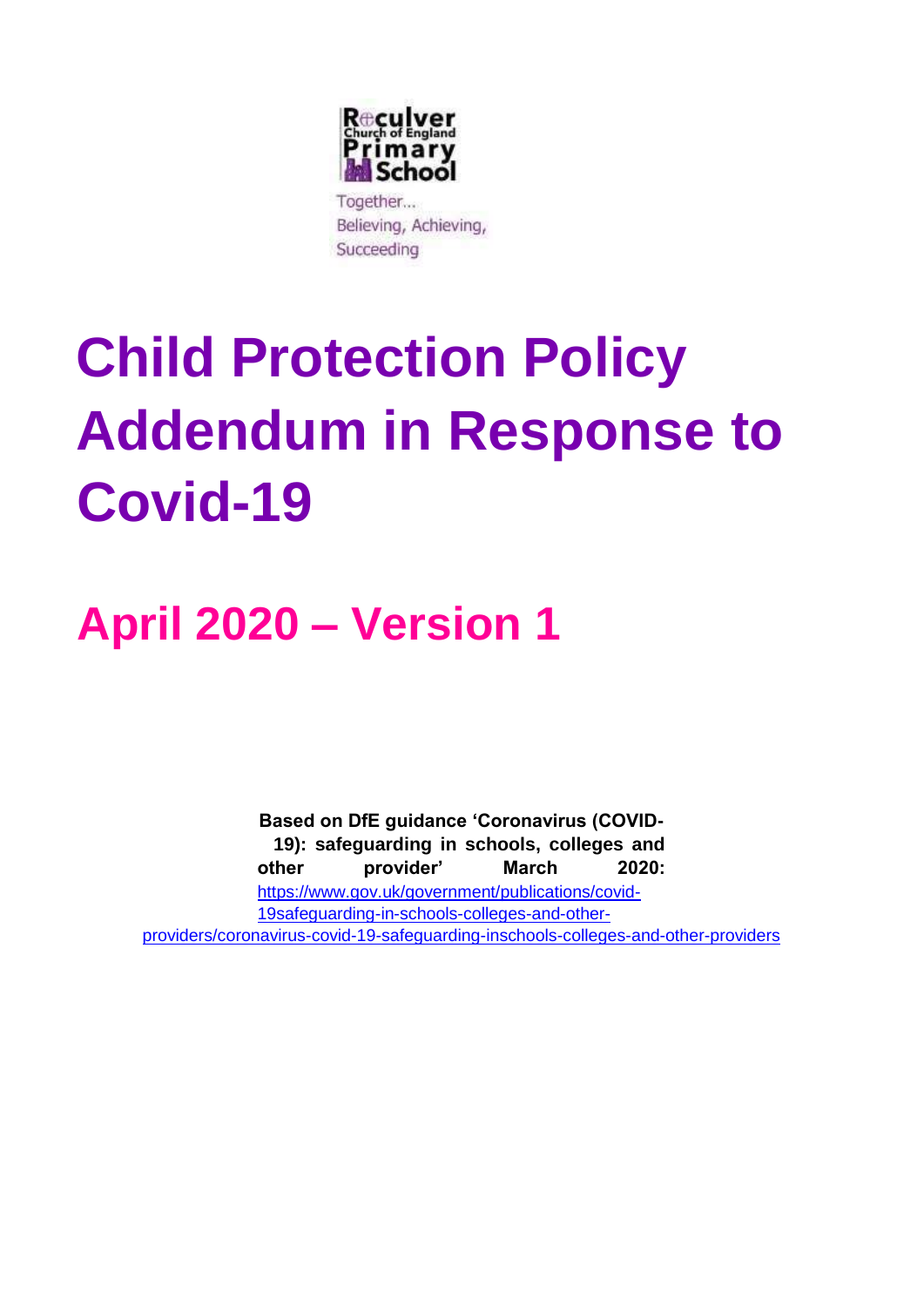#### 1

#### **Emotional Wellbeing and Mental Health**

Reculver CE Primary School is a community and we are mindful of the need to support and protect the Emotional Wellbeing and Mental Health of all members of our community including pupils, staff, wider families, visitors and volunteers. All actions are underpinned by the need to protect Emotional Wellbeing and Mental Health and vigilance in this respect is maintained.

### Reculver CE Primary School

## **Child Protection Policy Addendum in response to Covid-19**

Policy Author: Paul Grainger

Date written/Updated: 1/04/20

Date shared with staff: 20/04/20

*This addendum will be reviewed following any updates to national and local guidance and procedures and reshared as required.* 

#### **1. Context**

- On 20th March 2020 parents were asked to keep their children at home, wherever possible, as part of the response to coronavirus (COVID-19). Schools and childcare providers were asked to provide care for a limited number of children - children who are vulnerable, and children whose parents are critical to the COVID-19 response and cannot be safely cared for at home.
- The way Reculver CEP Primary School is currently operating in response to coronavirus is fundamentally different, however, our safeguarding principles in accordance with 'Keeping Children Safe in Education' (KCSIE) 2019, remain the same:
	- o the best interests of children will always come first
	- o if anyone has a safeguarding concern about any child they should continue to act and act immediately
	- o a DSL or deputy DSL is available
	- o unsuitable people are not allowed to enter the children's workforce and/or gain access to children
	- o children should continue to be protected when they are online
- This addendum of Reculver CEP Primary School Child Protection policy contains details of any amendments to our existing safeguarding arrangements.

#### **2. Key School Contacts**

|                                          | Name          | Email                              | Phone<br>Number |
|------------------------------------------|---------------|------------------------------------|-----------------|
| Designated<br>Safeguarding Lead<br>(DSL) | Paul Grainger | paul.grainger@reculver.kent.sch.uk | 01227<br>376040 |

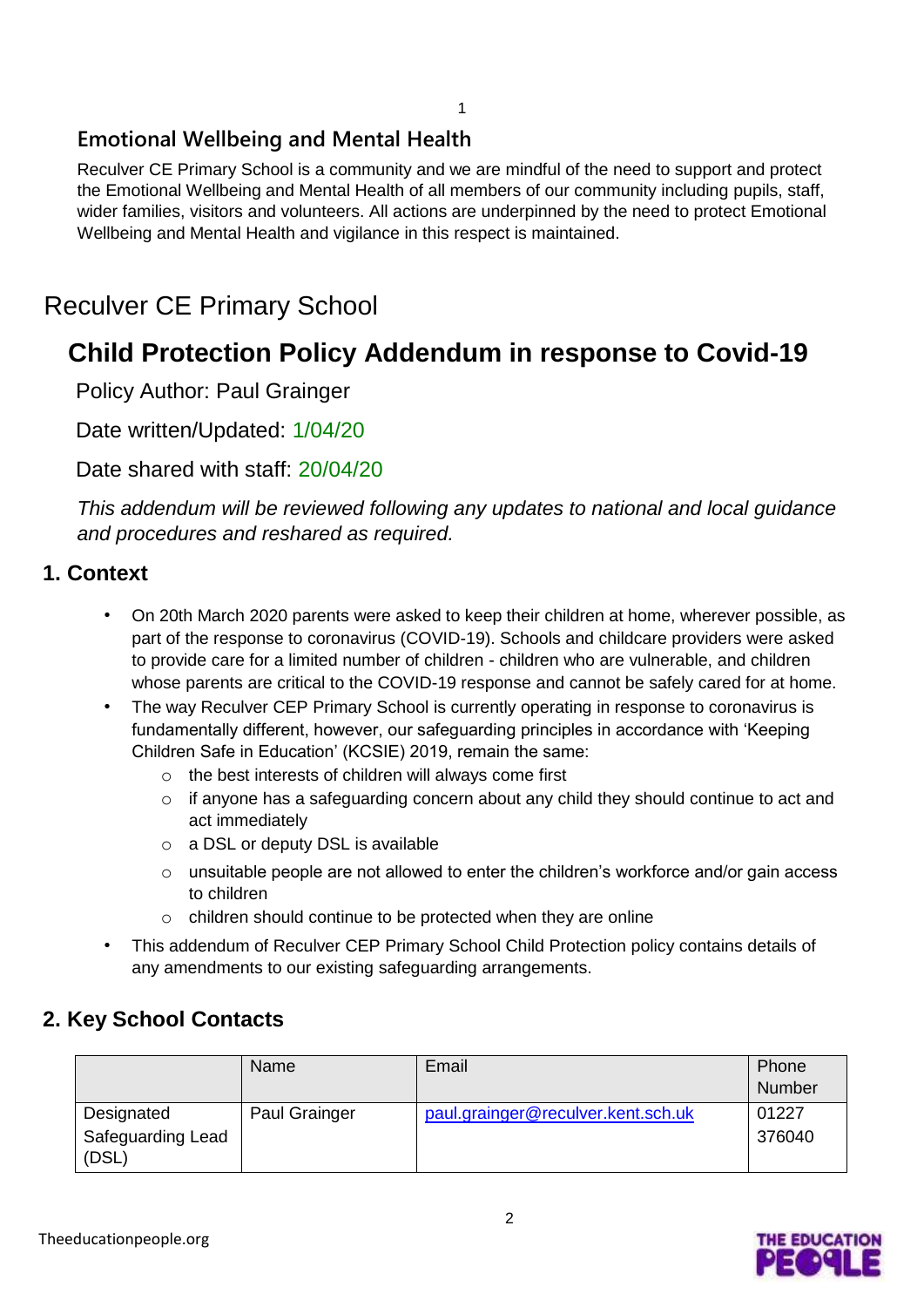| <b>Deputy Designated</b>  | Jenny Ashley-Jones    | headteacher@reculver.kent.sch.uk      | 01227  |
|---------------------------|-----------------------|---------------------------------------|--------|
| Safeguarding              | <b>Stella Collins</b> | stella.collins@reculver.kent.sch.uk   | 375907 |
| Leads                     | Fiona Cunningham      | fiona.cunningham@reculver.kent.sch.uk |        |
|                           |                       |                                       |        |
| Headteacher               | Jenny Ashley-Jones    | headteacher@reculver.kent.sch.uk      | 01227  |
|                           |                       |                                       | 375907 |
| <b>Chair of Governors</b> | Sue Davis             | Sue.davis@reculver.kent.sch.uk        | 01227  |
|                           |                       |                                       | 375907 |

#### **3. Designated Safeguarding Leads (DSLs)**

- **Name of school** Lead Designated Safeguarding Lead is: (Paul Grainger)
- **Name of School** Deputy Designated Safeguarding Lead(s) is/are: (Jenny Ashley-Jones, Stella Collins, Fiona Cunningham)
- Ideally a DSL (or deputy) will be present on-site however if this is not possible, a named DSL will be available to be contacted via phone or online video - for example working from home.
	- o Should this not be possible then Reculver CEP School will share a DSL or deputy from another school, who will be available to be contacted via phone or video call.
- Where a trained DSL (or deputy) is not on site, in addition to the above, a senior leader will assume responsibility for co-ordinating safeguarding on site.
	- o This will include updating safeguarding files and liaising with the offsite DSL (or deputy) and as required liaising with social workers where they require access to children in need and/or to carry out statutory assessments at the school/college.
- All staff and volunteers on-site will have access to a trained DSL (or deputy) and know on any given day who that person is, and how they can speak to them.
	- o Up to date details of the DSL/Deputy DSLs will be visible to staff and children.
- The DSL/Deputy DSL's will continue to engage with social workers, and attend all multiagency meetings, which can be done remotely.

#### **4. Vulnerable children**

- Ensuring that vulnerable children remain protected is a top priority for Reculver CEP School  $\circ$ Vulnerable children include those who have a social worker and those children and young people up to the age of 25 with education, health and care (EHC) plans. Please see DfE guidance for further information o[n](https://www.gov.uk/government/publications/coronavirus-covid-19-guidance-on-vulnerable-children-and-young-people/coronavirus-covid-19-guidance-on-vulnerable-children-and-young-people) [vulnerable children.](https://www.gov.uk/government/publications/coronavirus-covid-19-guidance-on-vulnerable-children-and-young-people/coronavirus-covid-19-guidance-on-vulnerable-children-and-young-people)
- There is an expectation that children with a social worker will attend a provision, unless in consultation with the child's social worker and family it is agreed this is not in the best interests of the child. Where parents are concerned about the risk of the child contracting COVID19, professionals will talk through these worries with the parent/carer following the advice set out by Public Health England.
- Children with an EHC plan will be risk-assessed in consultation with the Local Authority and parents and a decision will be made about whether they should continue to attend school.
- Reculver CEP School has the flexibility to offer a place to other learners who may also be considered vulnerable by the school. Please contact the headteacher to discuss this further.
- If vulnerable children are not attending school, we will regularly keep in contact by telephone with them.
- Reculver CEP School will continue to work with those professionals involved with children and share relevant information with them such as social workers, early help workers and virtual school heads (VSH). This is especially important during the COVID-19 period.
	- o This will include information about attendance and any welfare concerns.

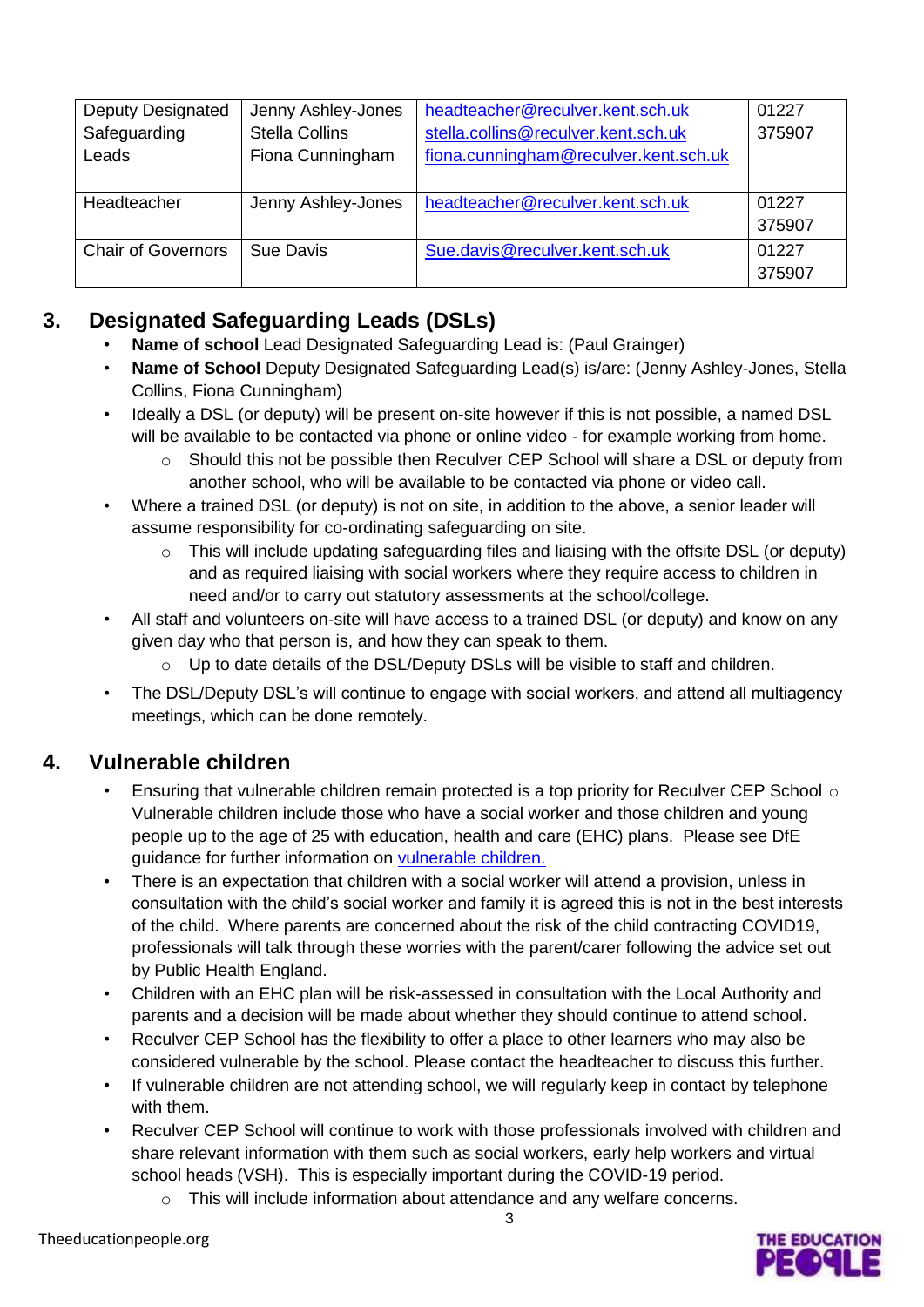- o If there is a safeguarding concern, this will be shared with the relevant professional as soon as possible.
- Reculver CEP School will encourage our vulnerable children and young people to attend a school, including remotely if needed.

#### **5. Attendance monitoring**

- Local authorities and education settings do not need to complete their usual day-today attendance processes to follow up on non-attendance.
- Reculver CEP School and social workers will agree with families/carers whether children in need should attend and Reculver CEP School will follow up with family/carers where a child/children are supposed to be attending but do not.
- In all circumstances where a vulnerable child/children does not take up their place, or discontinues, Reculver CEP School will notify their social worker and follow up with the family/carer.
- Reculver CEP School will also follow up with families/carers that have arranged a place for their child/children, namely keyworkers or children that are considered vulnerable but not open to any agencies and do not attend.
	- o Staff will continue to work with and support children' social workers to help protect vulnerable children.
- Reculver CEP School will complete both the KCC and government daily online attendance form to keep a record of children of critical workers and vulnerable children who are attending school/college.

#### **6. Reporting concerns**

- All staff will continue to look out for any signs that indicate a child may be at risk, both on and off site, including online.
	- o If a member of staff/volunteer has any safeguarding concerns about a child, this will be reported to the DSL as soon as possible.
	- o If the concern is urgent, the member of staff/volunteer will speak to a DSL in person or via phone/video call if they are not on site, immediately.
	- o In the event a member of staff or volunteer cannot make contact with a DSL, this will not delay them taking immediate action to safeguard a child.
	- o Concerns will be recorded using existing school safeguarding processes as outlined in our Child Protection Policy.
- Learners are encouraged to report concerns via existing school systems, or to a trusted adult at home.
- Parents/carers are encouraged to report concerns via existing school systems.
- Where staff are concerned about an adult working with learners, they should report the concern to the headteacher.
	- o If there are concerns about any member of staff or volunteer, the LADO service will be consulted with.
	- $\circ$  Concerns around the headteacher should be directed to the Chair of Governors.

#### **7. Safeguarding training and induction**

- DSL training is unlikely to take place whilst there remains a threat of the COVID 19 virus. For the period COVID-19 measures are in place, a DSL (or deputy) who has been trained will continue to be classed as a trained DSL (or deputy) even if they miss their refresher training.
	- $\circ$  Formal DSL refresher training will be undertaken as soon as possible. DSLs will continue to keep their knowledge up to date through other means.

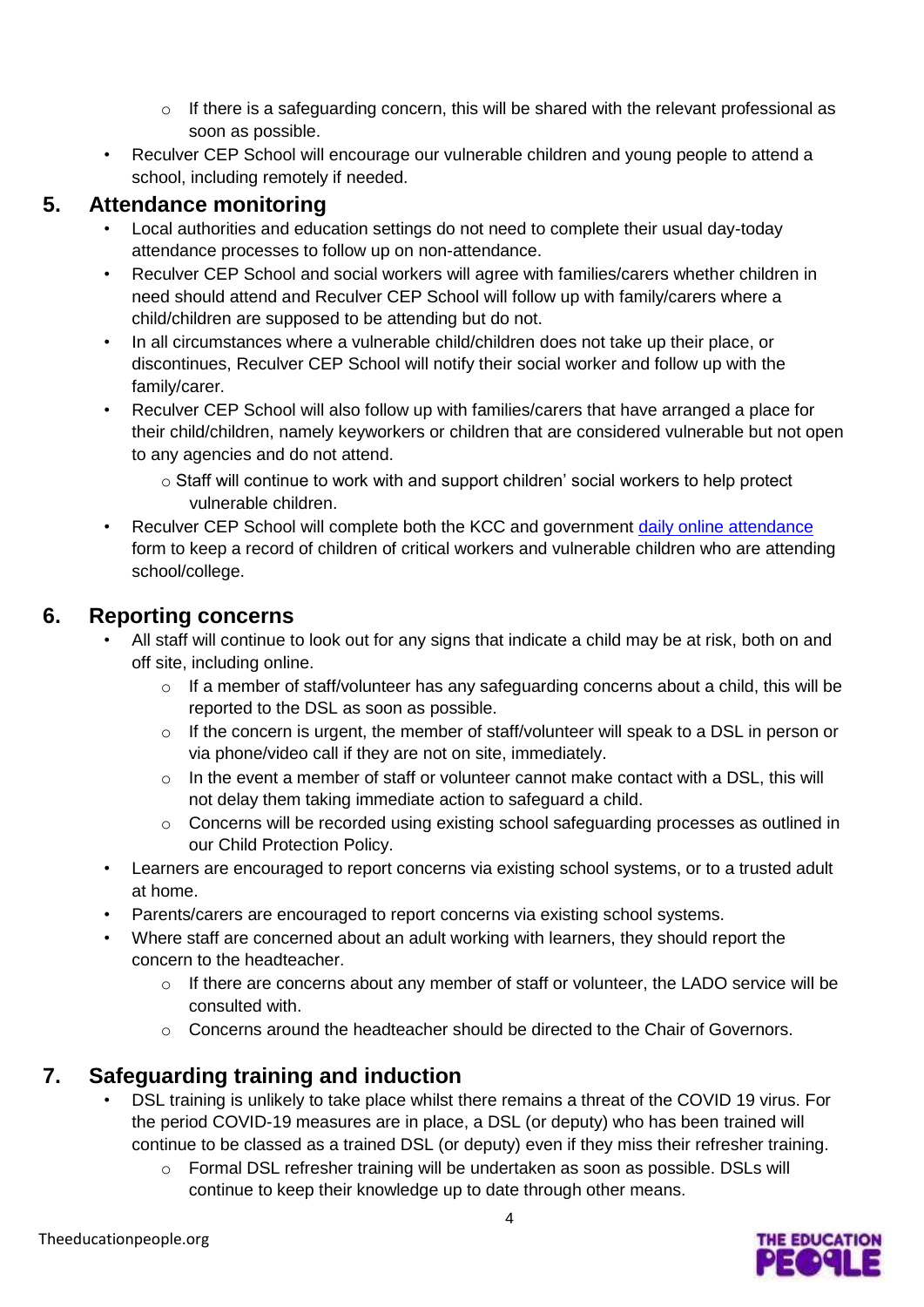- All existing staff have read KCSIE 2019 Part 1 and accessed safeguarding training.
	- $\circ$  Staff will be made aware if any processes have changed with the sharing of this addendum and the DSL will communicate any changes to local processes directly.
- All new staff and volunteers will have an induction provided via the DSL and will be provided with a copy of the school Child Protection Policy and Covid-19 Addendum.
- Staff may move between school on a temporary basis and consideration given will be given by the DSL as to what induction they need on a case by case basis, dependent on existing skills and knowledge.

#### **8. Safer recruitment**

- It remains essential that people who are unsuitable are not allowed to enter the children's workforce or gain access to children.
- During Covid-19 if Reculver CEP School recruit new staff we will continue to follow the relevant safer recruitment practices.
- If volunteers are recruited Reculver CEP School will continue to follow the guidance in accordance with KCSIE 2019 and. Volunteers who have not had the relevant checks will not be left unsupervised with a child.
- If staff from other settings volunteer or begin working at Reculver CEP School we will ensure they have a relevant DBS check following DfE guidance at this time. Reculver CEP School will risk assess staff from other settings, as we would for a volunteer.
- If staff are deployed from another education or children's workforce setting to our school, we will take into account the DfE supplementary guidance on safeguarding children during the COVID-19 pandemic and will accept portability as long as the current employer confirms in writing that:

 $\circ$  the individual has been subject to an enhanced DBS and children's barred list check  $\circ$ there are no known concerns about the individual's suitability to work with children  $\circ$ there is no ongoing disciplinary investigation relating to that individual

- In response to COVID-19, the Disclosure and Barring Service (DBS) has made changes to its guidance on standard and enhanced DBS ID checking to minimise the need for face-to-face contact.
- Reculver CEP School will continue to refer to the DBS anyone who has harmed or poses a risk of harm to a child in accordance with KCSIE 2019.
- <Reculver CEP School> will continue to consider and make referrals to the Teaching Regulation Agency (TRA) where appropriate. During the period Covid-19 all referrals will be made by emailing Misconduct.teacher@education.gov.uk.
- **9.** Reculver CEP School will continue to update the single central record and will log details of any risk assessment carried out on volunteers and staff on loan from elsewhere.

#### **10. Supporting children in school**

- Reculver CEP School is committed to ensuring the safety and wellbeing of all its learners
- Reculver CEP School will be a safe space for all children to attend and flourish. A senior member of staff will ensure that there are appropriate staff on site and that staff to learner ratios have been considered to maximise the safety of children.
- Reculver CEP School will follow the current government guidance in relation to social distancing and all matters relating to public health from the respective websites and outlets (*https://www.gov.uk/coronavirus*)

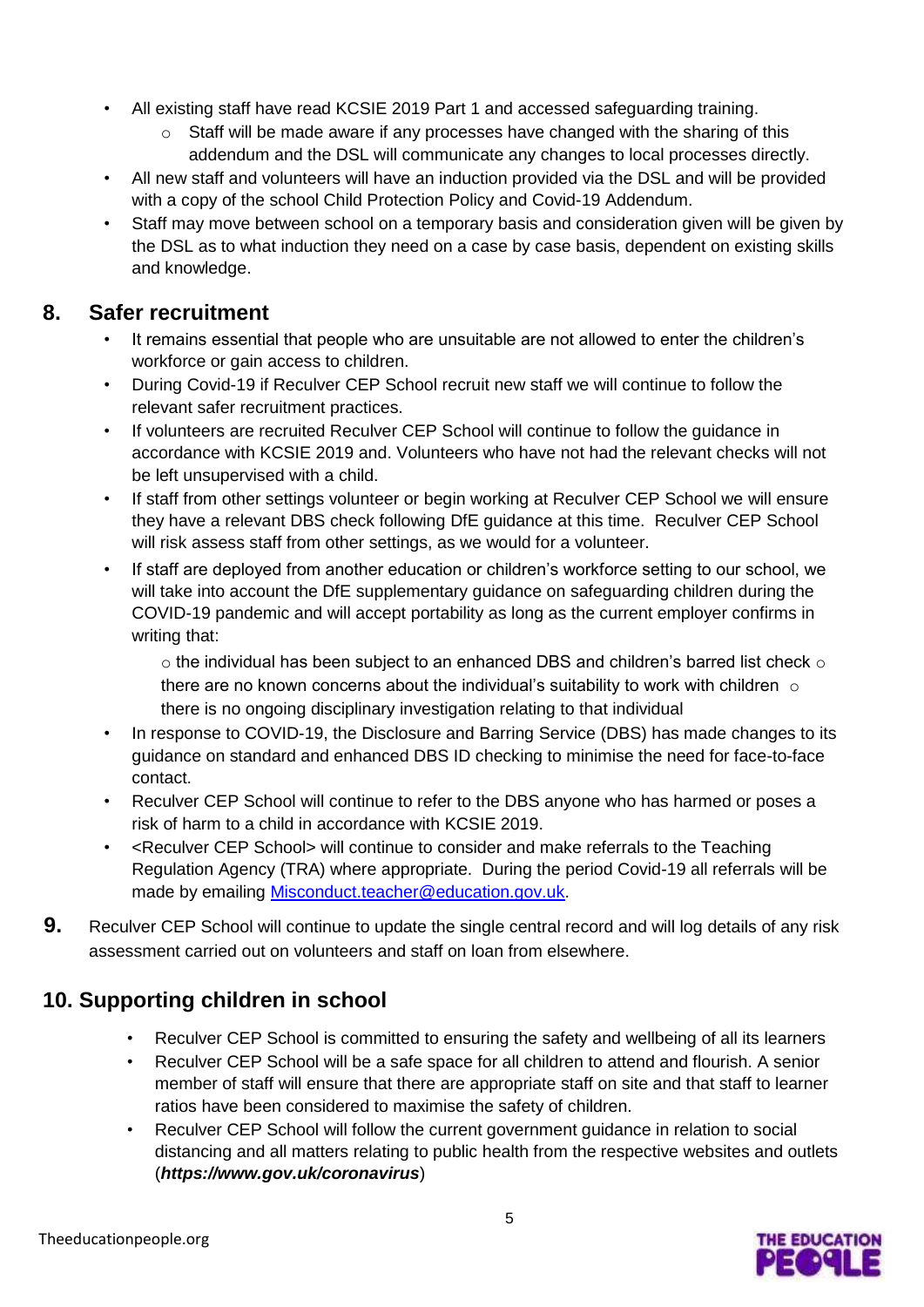- Reculver CEP School will ensure that all children who are either categorised as vulnerable or children of critical workers and are in attendance are appropriately supported.
- Reculver CEP School will continue to record any support provided to children in relation to safeguarding issues on their respective safeguarding recording system.

#### **Peer on Peer Abuse**

- Reculver CEP School continues to recognise and respond to cases of Peer on Peer abuse by considering each incident on a case by case basis and basing any intervention on usual processes outlined within KCSIE 19.
- Reculver CEP School recognises that the current circumstances and the changeable nature of current Government guidance may mean that the school may need to adapt elements of the process in some cases to ensure that they are able to respond in line with Government advice when required.
- The DSL will continue to consult as appropriate with multi-agency professionals to ensure that children's safety and wellbeing is not compromised when incidents of peer on peer abuse are brought to their attention.

#### **Online safety**

- Reculver CEP School expectations with regards online behaviour and education when using school provided devices or internet access on site will continue to be implemented in line with existing polices. Any concerns regarding onsite online behaviour or use will be responded to in line with existing policies.
- Reculver CEP School will continue to provide a safe online learning environment where learners use school provided devices on site; appropriate filtering and monitoring will continue to be implemented.  $\circ$  Learners internet use will be supervised by staff according to their age and ability and learners will be directed to use appropriate online resources and tools.
- Use of staff and learner personal devices, including mobile phones, will be managed in line with our existing mobile technology policy.

#### **11. Supporting children not in school**

- Reculver CEP School will continue to ensure the safety and wellbeing of all children and young people that remain on the school roll
- All DSLs will continue to identify those vulnerable children that would benefit from Early Help as identified in KCSIE 2019, provide pastoral support and consider whether they would benefit from external support also.
- There will be clear plans around how best to communicate with learners who are identified as vulnerable, as well as those about whom DSLs have concerns about who do not receive a statutory service.
	- o This could include telephone contact and/or doorstep visits but is at the discretion of the DSL.
- Reculver CEP School and the DSL will work closely with all relevant agencies and professionals regarding safeguarding a child who is not on site.  $\circ$  Any plans will be reviewed regularly and if concerns become significant, the DSL will consider any requests for support if considered appropriate.
- Reculver CEP School recognises that this is a difficult time for children and young people who consider school as a safe place and the current situation may impact on learners', staff and parent/carers mental health.

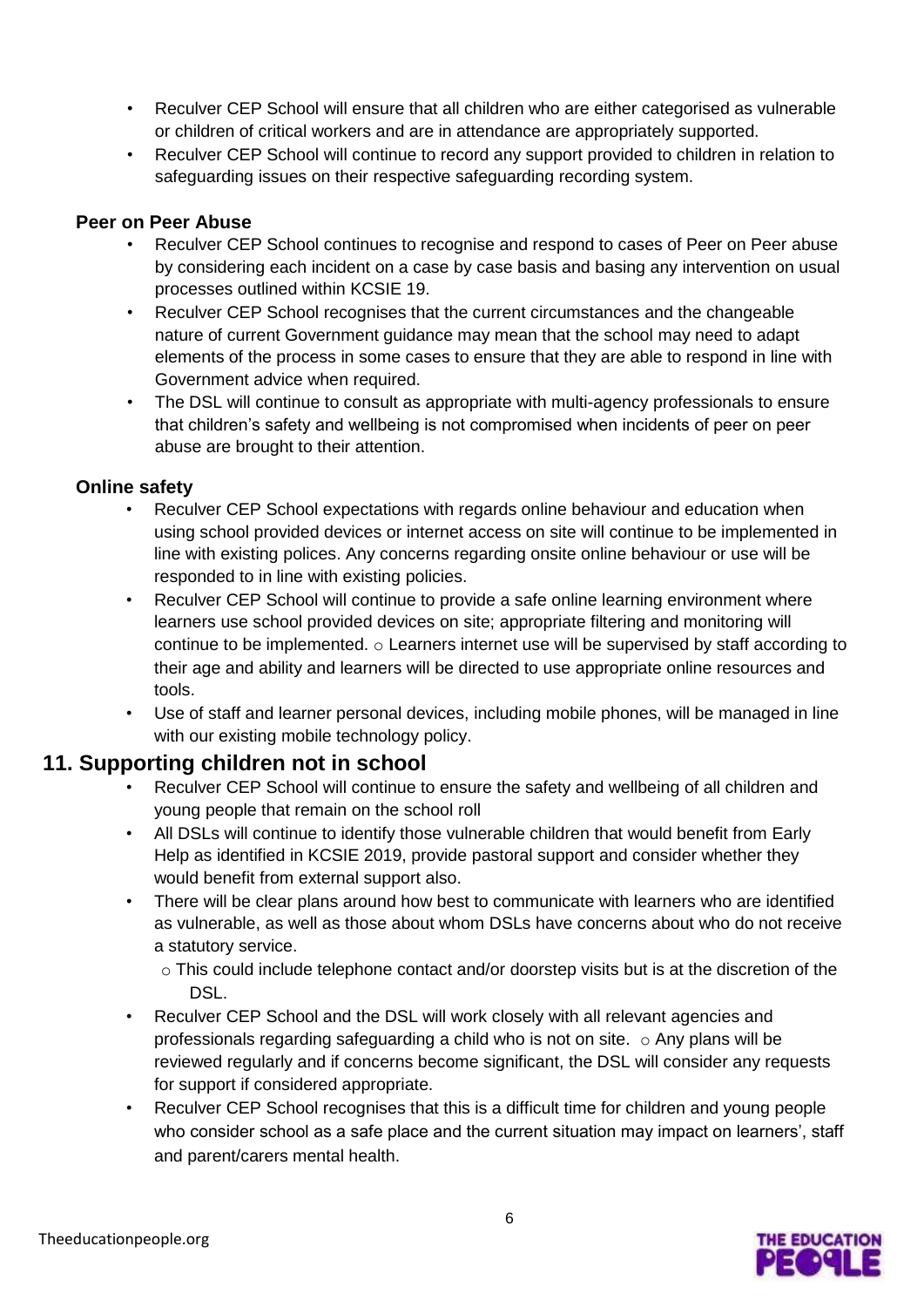• The school will utilise its website and social media presence to ensure that safeguarding messages are shared with children and their families. This will include links to appropriate services and resources that are aimed at supporting them throughout this period.

#### **Online safety away from school**

- All staff will continue to look out for any signs that indicate a child may be at risk online and will report and respond to concerns in line with the Child Protection Policy addendum. o Where necessary, referrals will be made to LADO, children's social care and as required, the police.
- Learners are encouraged to report concerns to a member of staff or a trusted adult at home. Where this is not possible, additional support can be accessed online via:
	- Childline: [www.childline.org.uk](http://www.childline.org.uk/)
	- UK Safer Internet Centre's 'Report Harmful Content': [https://reportharmfulcontent.com](https://reportharmfulcontent.com/)
	- National Crime Agency Child Exploitation and Online Protection Command (NCACEOP): [www.ceop.police.uk/safety-centre](https://www.ceop.police.uk/safety-centre/)
- Parents/carers are encouraged to ensure children are appropriately supervised online and that appropriate parent controls are implemented.

All communication with learners and parents/carers will take place using school provided or approved communication channels; for example, school provided email accounts, the school website or class dojo.

Any pre-existing relationships or situations which mean this cannot be complied with will be discussed with the DSL.

- Reculver CEP School will ensure any use of online learning tools and systems is in line with privacy and data protection/GDPR requirements.
- Staff and learners will engage with remote teaching and learning in line with existing behaviour principles as set out in our school behaviour policy.
- When delivering remote learning, staff will:
	- $\Box$  Only use online tools that have been evaluated and agreed by leadership.
	- Ensure remote learning activities are planned in accordance with our curriculum policies, taking learner needs and technology access into account.
	- Where possible, pre-record content.
- If remote learning is taking place 'live' using webcams or chat facilities, staff and learners will ensure a professional environment is maintained. This means:
	- $\Box$  Staff will record the length, time, date and attendance of any online lessons/contact held or made.
	- $\Box$  Live sessions will involve at least two members of staff where possible.
		- Sessions will not be delivered in any 1:1 situation, unless pre-approval has been given by the DSL and/or Headteacher and the session is auditable.
	- $\Box$  Staff will record any online lessons so they can be audited or accessed later if required; learners and staff should be made aware that lessons are being recorded.
	- $\Box$  Staff will agree online behaviour expectations with learners at the start of lessons.
		- Staff will revisit our acceptable use of technology policy with learners as necessary.

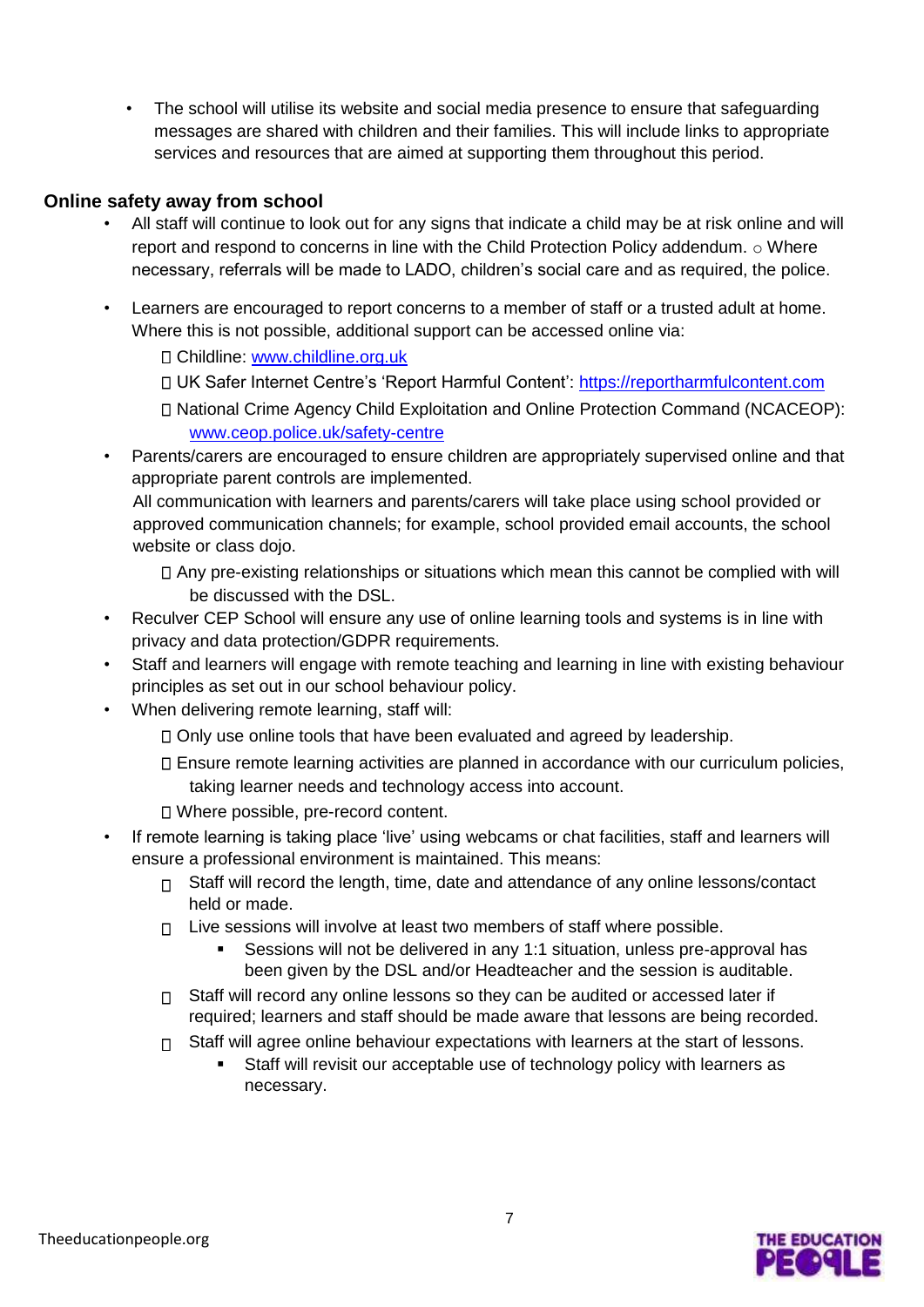- $\Box$  All participants will wear suitable dress, use professional language, and ensure backgrounds of videos (live or pre-recorded) are neutral and appropriate.
	- Staff and learners should ensure personal information and/or, inappropriate or unsuitable personal items are not visible.
	- Where possible, other household members should not be in the background or shot; if this unavoidable, they should follow appropriate language and behaviour expectations.
	- **If Live streaming, staff will mute and/or disable learners' videos and** microphones, as required.

#### **12. Additional support and links**

- □ As well as through existing school mechanisms, learners, staff and parents/carers can access age appropriate and practical support and advice via a range of national and local services:
	- Childline: [www.childline.org.uk](https://www.childline.org.uk/)
	- Kent Resilience Hub: [https://kentresiliencehub.org.uk](https://kentresiliencehub.org.uk/)
	- NSPCC: [https://learning.nspcc.org.uk/safeguarding-child-protection/how-to-have](https://learning.nspcc.org.uk/safeguarding-child-protection/how-to-have-difficult-conversations-with-children/)[difficultconversations-with-children/](https://learning.nspcc.org.uk/safeguarding-child-protection/how-to-have-difficult-conversations-with-children/)

#### **DfE Guidance**

- Closure of educational settings: information for parents and carers: [www.gov.uk/government/publications/closure-of-educational-settings-information-for](https://www.gov.uk/government/publications/closure-of-educational-settings-information-for-parents-and-carers/closure-of-educational-settings-information-for-parents-and-carers)[parentsand-carers/closure-of-educational-settings-information-for-parents-and-carers](https://www.gov.uk/government/publications/closure-of-educational-settings-information-for-parents-and-carers/closure-of-educational-settings-information-for-parents-and-carers)
- Vulnerable Children Guidance: [www.gov.uk/government/publications/coronavirus-covid-](https://www.gov.uk/government/publications/coronavirus-covid-19-guidance-on-vulnerable-children-and-young-people/coronavirus-covid-19-guidance-on-vulnerable-children-and-young-people)[19guidance-on-vulnerable-children-and-young-people/coronavirus-covid-19-guidance](https://www.gov.uk/government/publications/coronavirus-covid-19-guidance-on-vulnerable-children-and-young-people/coronavirus-covid-19-guidance-on-vulnerable-children-and-young-people)[onvulnerable-children-and-young-people](https://www.gov.uk/government/publications/coronavirus-covid-19-guidance-on-vulnerable-children-and-young-people/coronavirus-covid-19-guidance-on-vulnerable-children-and-young-people)
- COVID-19: guidance for educational settings: [www.gov.uk/government/publications/guidance](http://www.gov.uk/government/publications/guidance-to-educational-settings-about-covid-19)[toeducational-settings-about-covid-19](http://www.gov.uk/government/publications/guidance-to-educational-settings-about-covid-19)
- Coronavirus (COVID-19): safeguarding in schools, colleges and other providers: [www.gov.uk/government/publications/covid-19-safeguarding-in-schools-colleges-and](http://www.gov.uk/government/publications/covid-19-safeguarding-in-schools-colleges-and-other-providers)[otherproviders](http://www.gov.uk/government/publications/covid-19-safeguarding-in-schools-colleges-and-other-providers)
- Coronavirus (COVID-19): attendance recording for educational settings: [www.gov.uk/government/publications/coronavirus-covid-19-attendance-recording](http://www.gov.uk/government/publications/coronavirus-covid-19-attendance-recording-for-educational-settings)[foreducational-settings](http://www.gov.uk/government/publications/coronavirus-covid-19-attendance-recording-for-educational-settings)

#### **Specific Links relating to Coronavirus for Learners and Parents/Carers**

- Kent County Council: [www.kent.gov.uk/social-care-and-health/health/coronavirus](http://www.kent.gov.uk/social-care-and-health/health/coronavirus)
- Childline: [www.childline.org.uk/info-advice/your-feelings/anxiety-stress-panic/worries-about](http://www.childline.org.uk/info-advice/your-feelings/anxiety-stress-panic/worries-about-the-world/coronavirus/)[theworld/coronavirus/](http://www.childline.org.uk/info-advice/your-feelings/anxiety-stress-panic/worries-about-the-world/coronavirus/)
- Mind: [www.mind.org.uk/information-support/coronavirus/coronavirus-and-your-wellbeing/](http://www.mind.org.uk/information-support/coronavirus/coronavirus-and-your-wellbeing/) Young Minds[:](https://youngminds.org.uk/blog/talking-to-your-child-about-coronavirus/) <https://youngminds.org.uk/blog/talking-to-your-child-about-coronavirus/>  $\Box$ Kent Children's University: Home Resources Learning Packs: [www.theeducationpeople.org/blog/kent-childrens-university-home-learning-resources-pack](http://www.theeducationpeople.org/blog/kent-childrens-university-home-learning-resources-pack-is-live/)[islive/](http://www.theeducationpeople.org/blog/kent-childrens-university-home-learning-resources-pack-is-live/)
- Children's Commissioner:  $\square$  Children's quide to coronavirus:

[www.childrenscommissioner.gov.uk/publication/childrens-guide-to-coronavirus/](http://www.childrenscommissioner.gov.uk/publication/childrens-guide-to-coronavirus/)

□ Resources for parents during coronavirus:

[www.childrenscommissioner.gov.uk/coronavirus/resources/](http://www.childrenscommissioner.gov.uk/coronavirus/resources/)

Sport England: [www.sportengland.org/stayinworkout](http://www.sportengland.org/stayinworkout)